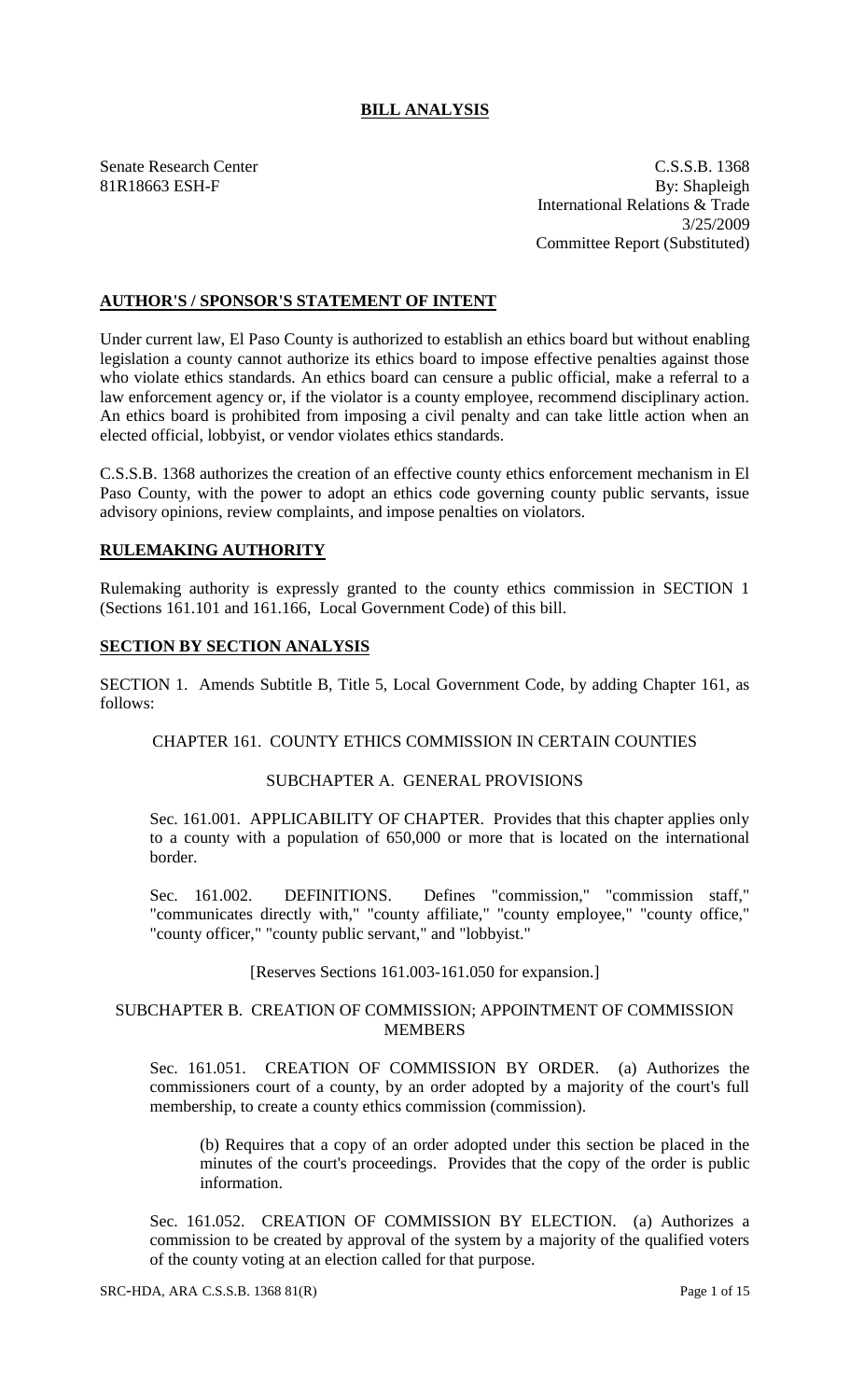(b) Authorizes the commissioners court by order to call an election on the question of the creation of a commission.

(c) Requires the commissioners court to hold the election called under this section on the first authorized uniform election date prescribed by Chapter 41 (Election Dates and Hours for Voting), Election Code, that allows sufficient time for publication of the notice required by Subsection (d) and for compliance with any other requirements established by law.

(d) Requires the commissioners court, in addition to the notice required by Chapter 4 (Notice of Election), Election Code, to publish in a newspaper of general circulation in the county, and on the home page of the county's Internet website, a substantial copy of the order calling the election. Requires that the first newspaper publication be made on or before the 15th day before the date of the election and continue once a week for two consecutive weeks. Requires that the notice on the county's Internet website remain on the home page each day beginning not later than the 16th day before the election and ending on the date of the election.

Sec. 161.053. BALLOT. Requires the commissioners court to order the ballot at the election to be printed to provide for voting for or against the proposition: "Creation of a county ethics commission."

Sec. 161.054. RESULT OF ELECTION. Requires the commissioners court, if the proposition is approved, to declare the result and by order create the commission. Requires that a copy of the order creating the commission be placed in the minutes of the court's proceedings.

Sec. 161.055. APPOINTMENT OF COMMISSION. (a) Sets forth the composition of the commission.

(b) Requires the county judge and each county commissioner, not later than the 60th day after the date of the order creating the commission as provided in Section 161.051 or 161.054, to each appoint one member of the commission. Requires the commissioners court, not later than the 60th day after the date of the order creating the commission as provided in Section 161.051 or 161.054, to order publication of a notice seeking applicants for four public representative members of the commission.

(c) Requires the commissioners court to set the date for the first meeting of the initial members appointed by the county judge and the commissioners court. Requires that the first meeting be set not earlier than the 60th day after the date of the order creating the commission and not later than the 90th day after the date of that order.

(d) Requires the initial members, at the first meeting of the commission, to elect one member as chair of the commission.

(e) Requires the initial members, not later than the 120th day after the date of the order creating the commission, to appoint four public representatives from the applications received pursuant to Subsection (b)(2). Requires the entire board, after the initial public representatives are appointed, to appoint the successor public representatives.

Sec. 161.056. ELIGIBILITY. (a) Requires a person, to be eligible for appointment to the commission, to be at least 25 years old and have resided in the county for the two years immediately preceding the date on which the person's term will begin.

(b) Provides that a person is not eligible for appointment to the commission if the person is an elected officer; a county employee; a county affiliate; a person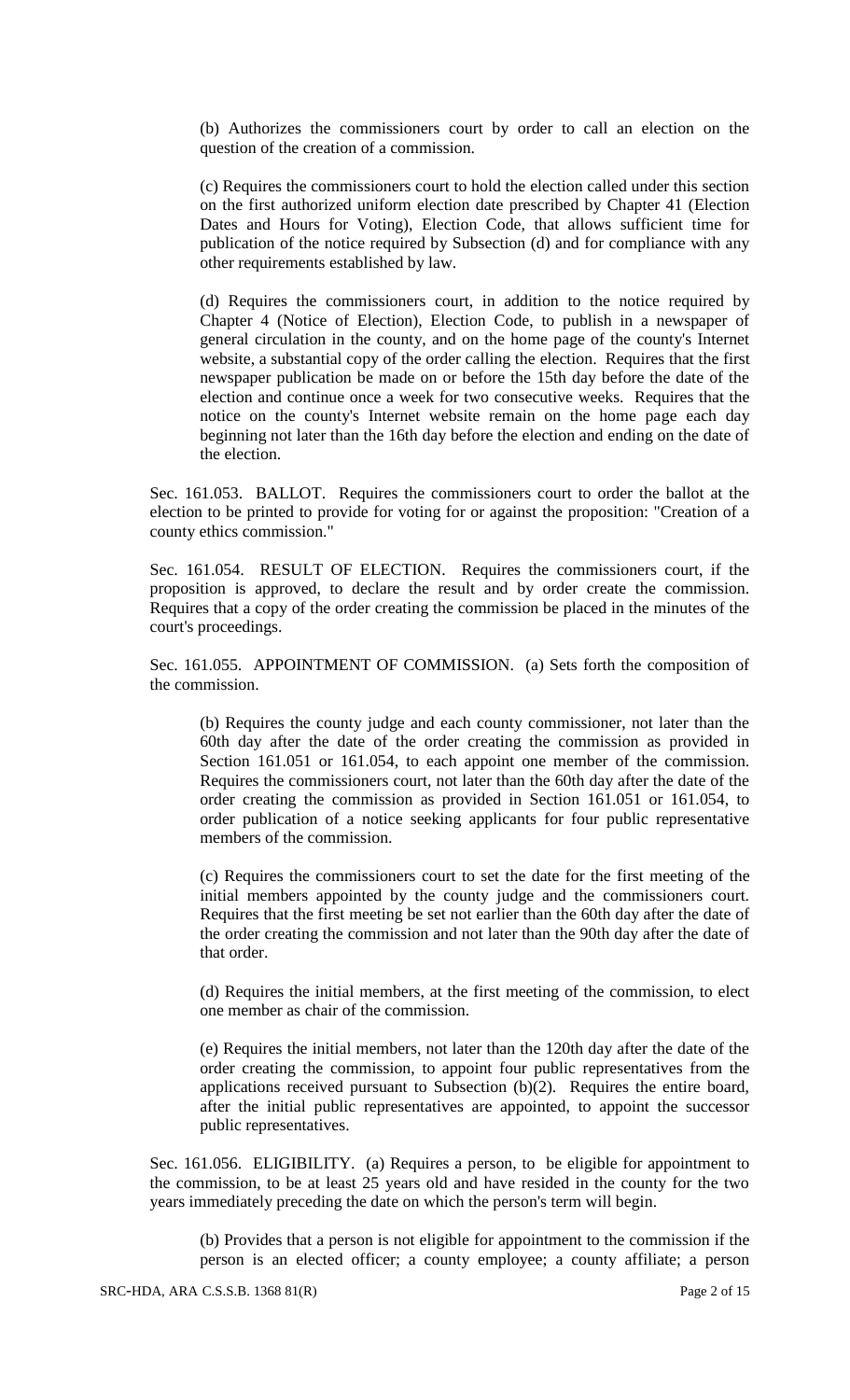employed as a lobbyist; a person convicted of a misdemeanor involving moral turpitude or a felony; or a person who is delinquent in payment of local, state, or federal taxes.

Sec. 161.057. TERMS. Sets forth the terms of members and initial members of the commission.

Sec. 161.058. VACANCIES. (a) Requires that a vacancy on the commission be filled for the remainder of the unexpired term in a certain manner.

(b) Authorizes the commission to fill the vacancy by a majority vote of the remaining members if the county judge or county commissioner, as applicable, does not fill the vacancy before the 60th day after the date the position becomes vacant.

Sec. 161.059. MEETINGS. (a) Requires the commission to meet on a regular basis.

(b) Provides that the commission is a governmental body for purpose of Chapter 551 (Open Meetings), Government Code.

Sec. 161.060. REMOVAL OF COMMISSION MEMBER. Authorizes a member of the commission to be removed as provided by Chapter 87 (Removal of County Officers from Office; Filling of Vacancies) if, after trial, the jury finds good cause for removal, including failure to pay local, state, or federal taxes when due; violation of the ethics code adopted by the commission; conviction of a felony or misdemeanor; excessive absenteeism as determined by the commission; and official misconduct.

Sec. 161.061. LEGAL REPRESENTATION. Requires the county attorney, or district attorney, or criminal district attorney, as appropriate, with the duty to represent the county in civil matters to represent the commission in all legal matters.

[Reserves Sections 161.062-161.100 for expansion.]

#### SUBCHAPTER C. POWERS

Sec. 161.101. GENERAL POWERS. (a) Requires the commission to adopt, publish, and enforce an ethics code governing county public servants.

(b) Authorizes the commission to adopt or use as a guide any ethics law or rule of the United States, this state, or a political subdivision in this state to the extent that the law or rule promotes the purposes of this chapter and serves the needs of the county.

(c) Authorizes the commission to adopt bylaws, rules, forms, policies, or procedures to assist in the administration of the commission's duties under this chapter. Authorizes the commission to be guided by Robert's Rules of Order to the extent that it does not conflict with the constitution and laws of the United States and this state or conflict with other guidelines adopted by the commission.

(d) Requires the commission to be assigned staff by the county and provided access to county resources to assist in its duties.

(e) Requires the commission to develop and implement policies that provide the public with information on the commission and the ethics code.

(f) Authorizes the commission to adopt or use as a guide the provisions of Subchapter D or E.

(g) Requires the commission to enforce the provisions of the ethics code by issuing appropriate orders or recommendations or by imposing appropriate penalties.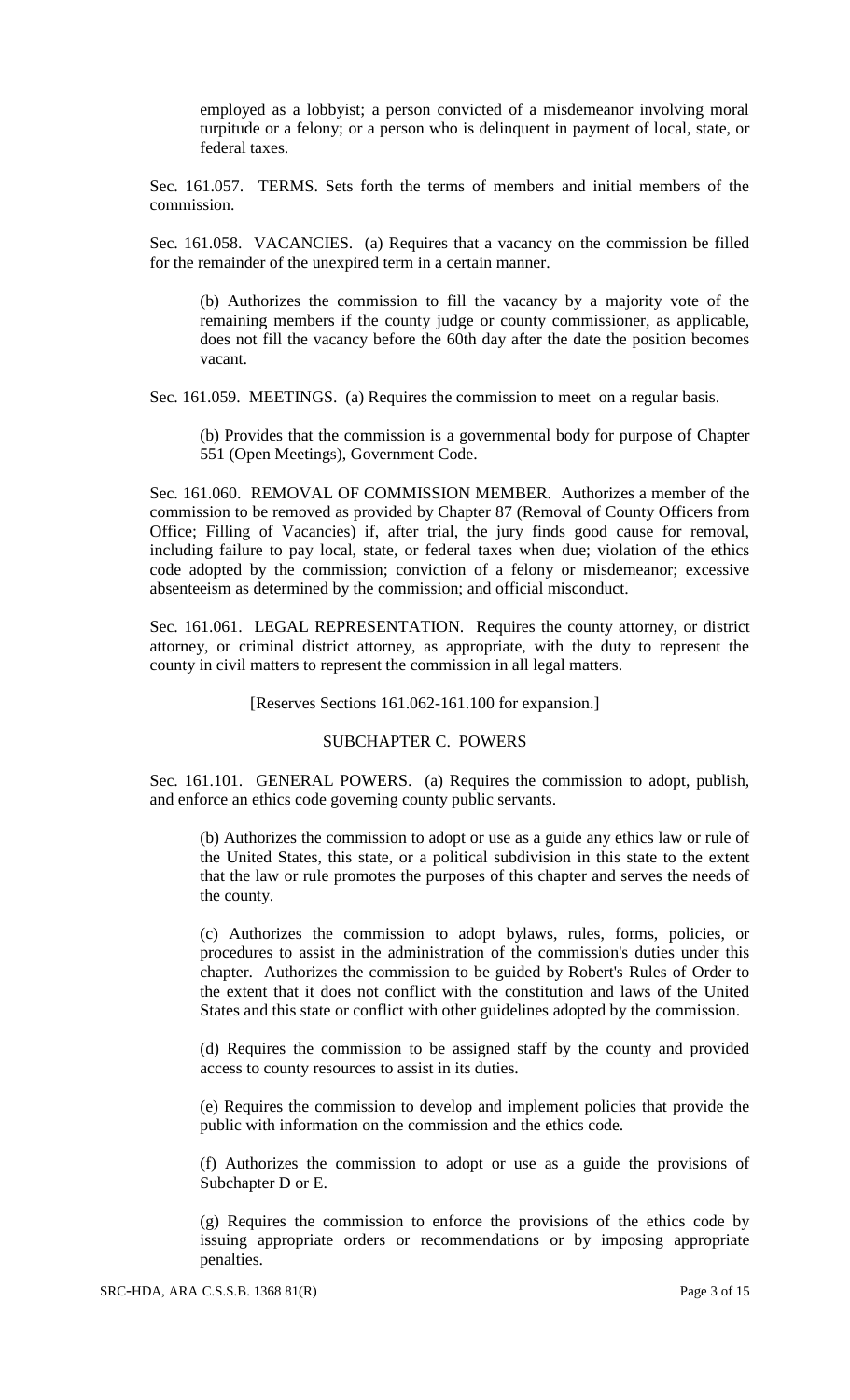Sec. 161.102. ADVISORY OPINIONS. Authorizes the commission, on its own initiative or on the request of any person covered by the ethics code adopted by the commission, to issue a written ethics advisory opinion regarding the application of the ethics code to a specified existing or hypothetical factual situation. Prohibits the commission from issuing an opinion that includes the name of any person who may be affected by the opinion. Requires that the name of a person covered by the ethics code be deemed confidential if made at the request of the person.

Sec. 161.103. PUBLIC INTEREST INFORMATION. (a) Requires the commission to develop plain-language materials as described by this section. Requires the commission to post the information on the county's Internet website and requires the commission to make the information otherwise available to the public.

(b) Requires that the materials include:

(1) a description of the commission's responsibilities, the types of conduct that constitute a violation of the ethics code adopted by the commission, the types of sanctions the commission may impose, the commission's policies and procedures relating to complaint investigation and resolution, and the duties of a person filing a complaint with the commission; and

(2) a diagram showing the basic steps in the commission's procedures relating to complaint investigation and resolution.

(c) Requires the commission to provide the materials described by this section to each complainant and respondent.

(d) Requires the commission to adopt a policy to effectively distribute materials as required by this section.

Sec. 161.104. COMMISSION MEMBER EDUCATION AND TRAINING. (a) Requires a person appointed to the commission to complete training on certain topics not later than the 60th day after the date of appointment.

(b) Requires a member of the commission to complete subsequent training programs on the ethics code adopted by the commission and the procedural rules adopted by the commission.

(c) Prohibits a person who is appointed to and qualifies for office as a member of the commission, other than the initial appointees and public representatives, from voting, deliberating, or being counted as a member in attendance at a meeting of the commission until the person completes a training program that complies with this section.

Sec. 161.105. EDUCATION AND TRAINING FOR PERSONS COVERED BY ETHICS CODE. (a) Requires the commission and commission staff to provide periodic training for persons covered by the ethics code adopted by the commission on at least a quarterly basis.

(b) Requires the training program to provide information regarding the ethics code, the role and functions of the commission, and plain-language materials as further described by Section 161.103.

(c) Requires an officer, principal, or other person with the authority to bind the vendor, in addition to the qualifications under Subchapter C (Competitive Bidding in General), Chapter 262 (Purchasing and Contracting Authority of Counties) before submitting a bid, responding to a request for qualifications or proposals, or otherwise contracting with the county, to complete training on the ethics code.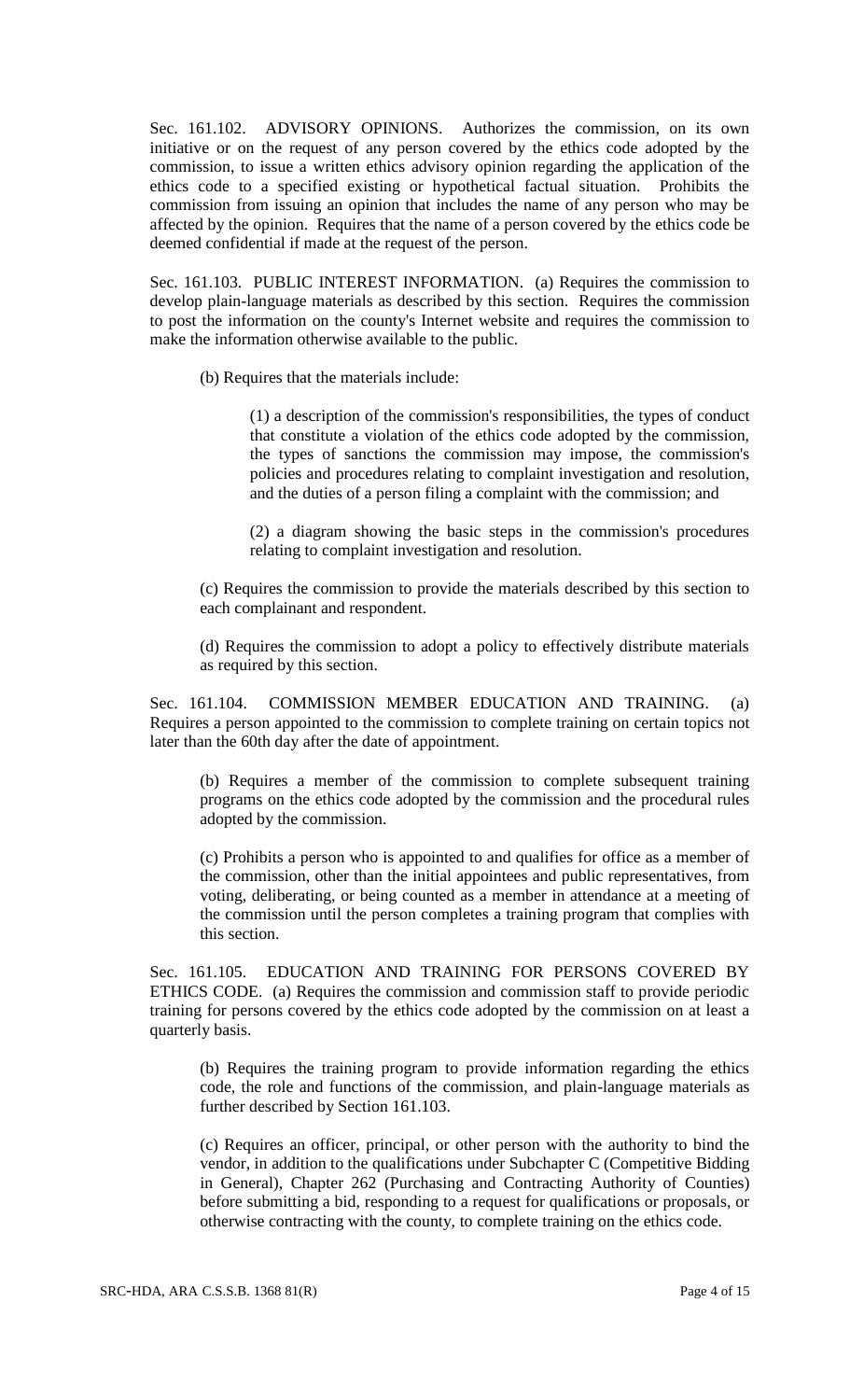(d) Requires a lobbyist intending to meet with a person covered by the ethics code to complete training on the ethics code.

[Reserves Sections 161.106-161.150 for expansion.]

SUBCHAPTER D. COMPLAINT PROCEDURES AND HEARINGS

Sec. 161.151. DEFINITIONS. Defines "Category One violation" and "Category Two violation."

Sec. 161.152. COMPLAINT PROCEDURES AND HEARINGS. Authorizes the commission to adopt the complaint procedures and hearings set forth in this subchapter.

Sec. 161.153. HEARINGS AND SETTLEMENT. (a) Authorizes the commission to hold hearings, on its own motion adopted by an affirmative vote of at least six commission members or on a sworn complaint, and render decisions on complaints or reports of violations as provided by this chapter; and agree to the settlement of issues.

(b) Prohibits the commission from considering a complaint or voting to investigate a matter outside the commission's jurisdiction.

Sec. 161.154. CATEGORIZATION OF VIOLATIONS. Requires that an allegation of a violation listed as a Category One violation be treated as a Category Two violation if the commission at any time determines that the allegation arises out of the same set of facts as those that give rise to an allegation of a Category Two violation, and the interests of justice or efficiency require resolution of the allegations together; or the facts and law related to a particular allegation or a defense to the allegation present a level of complexity that prevents resolution through the preliminary review procedures for Category One violations prescribed by Section 161.159(a).

Sec. 161.155. FILING OF COMPLAINT; CONTENTS. (a) Authorizes an individual to file with the commission a sworn complaint, on a form prescribed by the commission, alleging that a person subject to the ethics code has violated the ethics code. Requires the commission to make the complaint form available on the county website.

(b) Requires that a complaint filed under this section be in writing, under oath, and set forth in simple, concise, and direct statements certain complainant and respondent information and documentation.

(c) Requires that the complaint be accompanied by an affidavit stating either that the information contained in the complaint is correct or that the complainant has good reason to believe and does believe that the violation occurred. Requires that the complaint, if the complaint is based on information and belief, state the source and basis of the information and belief. Authorizes the complainant to swear the facts by oath before a notary public or other authorized official.

(d) Requires that the complaint state on its face an allegation that, if true, constitutes a violation of the ethics code.

Sec. 161.156. PROCESSING OF COMPLAINT. (a) Requires the commission to determine whether a sworn complaint filed with the commission complies with the form requirements of Section 161.155.

(b) Requires the commission, not later than the 10th business day after the date a complaint is filed, to send written notice to the complainant and the respondent. Requires that the notice state whether the complaint complies with the form requirements of Section 161.155 and include the information required by Section 161.158(d).

(c) Requires the commission, if the commission determines that the complaint does not comply with the form requirements, to send the complaint to the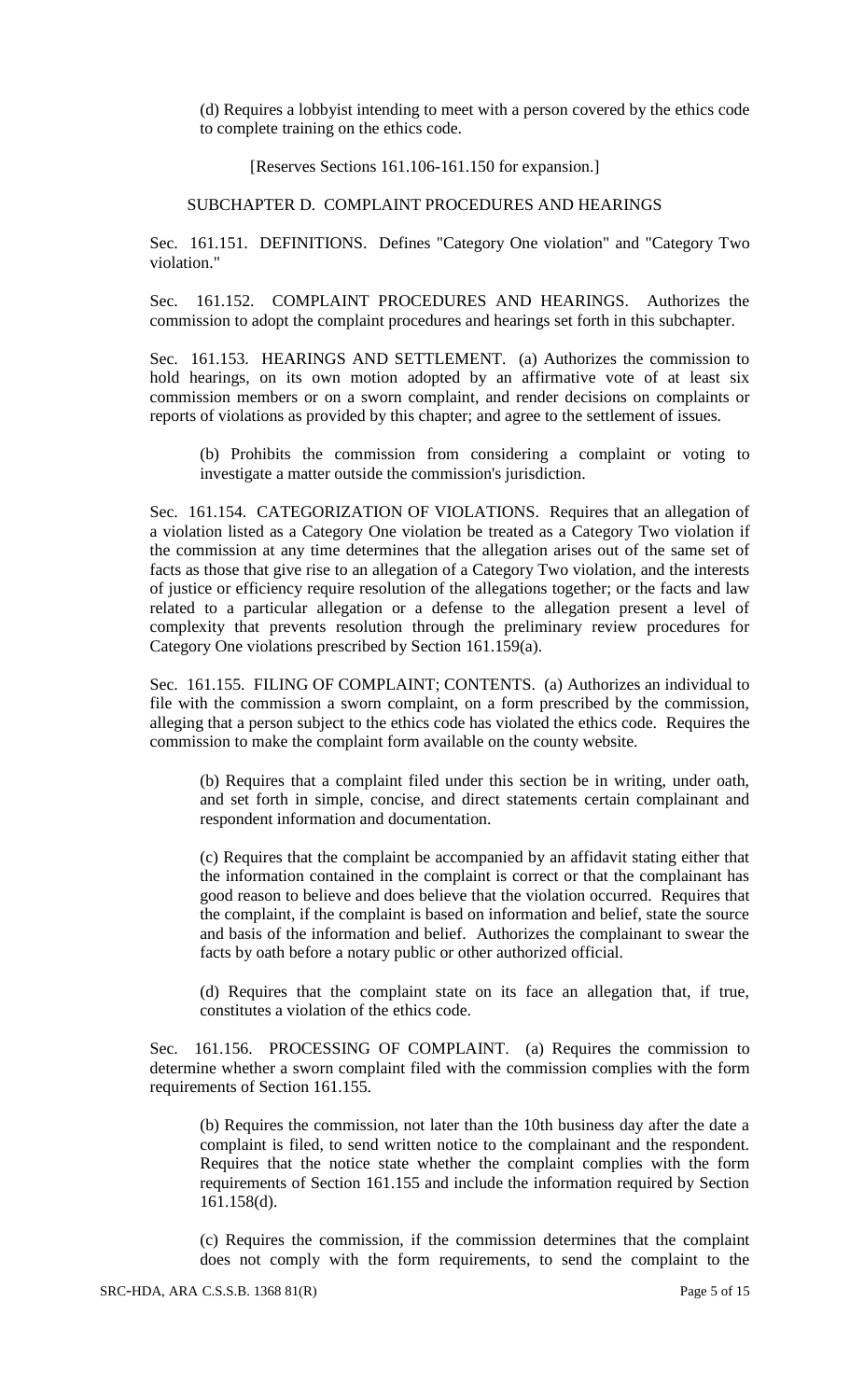complainant with the written notice, a statement explaining how the complaint fails to comply, and a copy of the rules for filing sworn complaints. Authorizes the complainant to resubmit the complaint not later than the 21st day after the date the notice under Subsection (b) is mailed. Requires the commission, if the commission determines that the complaint is not resubmitted within the 21-day period, to dismiss the complaint and not later than the 10th business day after the date of the dismissal, send written notice to the complainant and the respondent of the dismissal and the grounds for dismissal.

(d) Requires the commission, if the commission determines that a complaint is resubmitted under Subsection (c) within the 21-day period but is not in proper form, to send the notice required under Subsection (c), and authorizes the complainant to resubmit the complaint under that subsection.

(e) Requires the commission, if the commission determines that the complaint returned to the complainant under Subsections (c) or (d) is resubmitted within the 21-day period and that the complaint complies with the form requirements, to send the written notice under Subsection (b).

Sec. 161.157. RETALIATION AGAINST COUNTY EMPLOYEE REPORTING VIOLATION OF ETHICS CODE PROHIBITED. (a) Prohibits the county from suspending or terminating the employment of or taking other adverse action against a county employee who in good faith files a complaint or otherwise reports to the ethics commission, commission staff, or another law enforcement authority a violation of the ethics code by a person subject to the ethics code.

(b) Prohibits the county from suspending or terminating the employment of or taking other adverse action against a county employee who in good faith participates in the complaint processing, preliminary review, hearing, or any other aspect of the investigation and resolution by the commission of an alleged violation of the ethics code by a person subject to the ethics code.

(c) Provides that a commission created by a county under this chapter is a part of the "local government entity" for purposes of Section 554.002 (Retaliation Prohibited for Reporting Violation of Law), Government Code.

(d) Provides that an ethics code adopted by a commission pursuant to this chapter is a "law" as defined by Section 554.001 (Definitions).

Sec. 161.158. PRELIMINARY REVIEW: INITIATION. (a) Requires the commission staff to promptly conduct a preliminary review on receipt of a written complaint that is in compliance with the form requirements of Section 161.155.

(b) Authorizes the commission, on a motion adopted by an affirmative vote of at least six commission members, to initiate a preliminary review of the matter that is the subject of the motion without a sworn complaint.

(c) Requires the commission to determine in writing whether the commission has jurisdiction over the violation of the ethics code provision alleged in a sworn complaint processed under Section 161.156.

(d) Requires the commission, if the commission determines that it has jurisdiction, to issue a notice under Section 161.156(b) that is required to include a statement that the commission has jurisdiction over the violation alleged in the complaint; a statement of whether the complaint will be processed as a Category One violation or a Category Two violation, subject to reconsideration as provided for by Section 161.154; the date by which the respondent is required to respond to the notice; a copy of the complaint and the rules of procedure of the commission a statement of the rights of the respondent, a statement inviting the respondent to provide to the commission any information relevant to the complaint; and a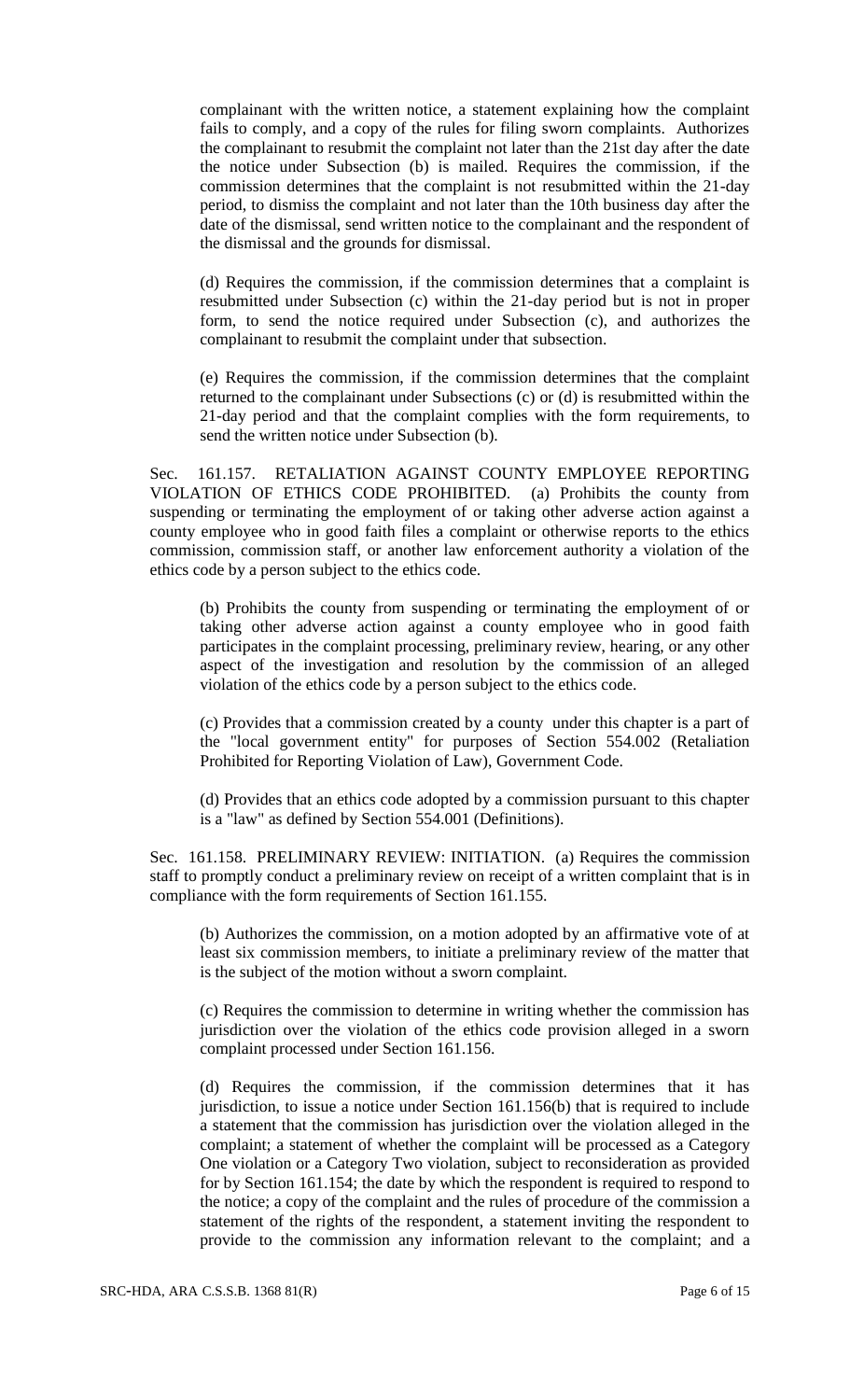statement that a failure to timely respond to the notice will be treated as a separate violation.

(e) Requires the commission, if the commission determines that the commission does not have jurisdiction over the violation alleged in the complaint, to dismiss the complaint; and not later than the 10th business day after the date of the dismissal, send to the complainant and the respondent written notice of the dismissal and the grounds for the dismissal.

Sec. 161.159. PRELIMINARY REVIEW: RESPONSE BY RESPONDENT. (a) Provides that if the alleged violation is a Category One violation, the respondent is required to respond to the notice required by Section 161.156(b) not later than the 10th business day after the date the respondent receives the notice; and if the matter is not resolved by agreement between the commission and the respondent receives the notice under Section 161.156(b), the commission is required to set the matter for a preliminary review hearing to be held at the next commission meeting for which notice has not yet been posted.

(b) Requires the respondent, if the alleged violation is a Category Two violation, to respond to the notice required by Section 161.156(b) not later than the 25th business day after the date the respondent receives the notice under Section 161.156(b); and requires the commission, if the matter is not resolved by agreement between the commission and the respondent before the 75th business day after the date the respondent receives the notice under Section 161.156(b), to set the matter for a preliminary review hearing to be held at the next commission meeting for which notice has not yet been posted.

(c) Provides that a respondent's failure to timely respond as required by Subsection (a)(1) or (b)(1) is a Category One violation.

(d) Requires that the response required by Subsection (a) or (b) include any challenge the respondent seeks to raise to the commission's exercise of jurisdiction. Authorizes the respondent to acknowledge the occurrence or commission of a violation; deny the allegations contained in the complaint and provide evidence supporting the denial; or agree to enter into an assurance of voluntary compliance or other agreed order, which is authorized to include an agreement to immediately cease and desist.

(e) Requires the commission, if the commission sets the matter for a preliminary review hearing, to promptly send to the complainant and the respondent written notice of the date, time, and place of the preliminary review hearing.

Sec. 161.160. PRELIMINARY REVIEW: WRITTEN QUESTIONS. Authorizes the commission staff, during a preliminary review, to submit to the complainant or respondent written questions reasonably intended to lead to the discovery of matters relevant to the investigation.

Sec. 161.161. PRELIMINARY REVIEW AND PRELIMINARY REVIEW PROCEDURES. Requires the commission to adopt procedures for the conduct of preliminary reviews and preliminary review hearings. Requires that the procedures include a reasonable time for responding to questions submitted by the commission and commission staff and subpoenas issued by the commission; and the tolling or extension of otherwise applicable deadlines where the commission issues a subpoena and the commission's meeting schedule makes it impossible both to provide a reasonable time for response and to comply with the otherwise applicable deadlines or the commission determines that, despite the commission staff's diligence and the reasonable cooperation of the respondent, a matter is too complex to resolve within the otherwise applicable deadlines without compromising either the commission staff's investigation or the rights of the respondent.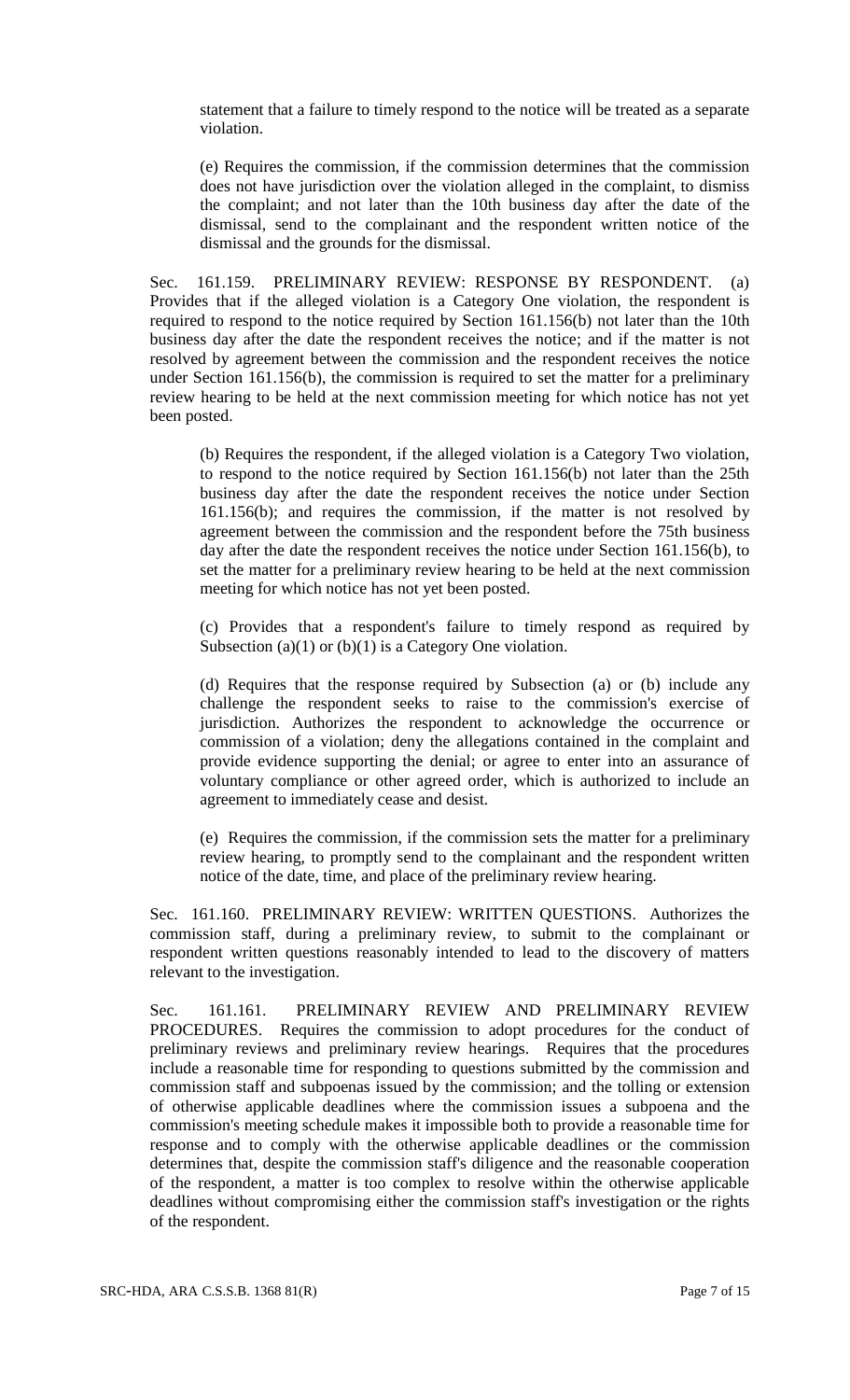Sec. 161.162. PRELIMINARY REVIEW HEARING: PROCEDURE. (a) Requires the commission to conduct a preliminary review hearing if following the preliminary review, the commission and the respondent cannot agree to the disposition of the complaint or motion or the respondent in writing requests a hearing.

(b) Requires the commission to provide written notice to the complainant, if any, and the respondent of the date, time, and place the commission will conduct the preliminary review hearing.

(c) Authorizes the commission, at or after the time the commission provides notice of a preliminary review hearing, to submit to the complainant and the respondent written questions and require those questions to be answered under oath within a reasonable time.

(d) Authorizes the commission, during a preliminary review hearing, to consider all submitted evidence related to the complaint or to the subject matter of a motion under Section 161.158(b) and review any documents or material related to the complaint or to the motion. Requires the commission, during a preliminary review hearing, to determine whether there is credible evidence that provides cause for the commission to conclude that the violation within the jurisdiction of the commission has occurred.

(e) Authorizes the respondent, during a preliminary review hearing, to appear before the commission with the assistance of counsel, if desired by the respondent, and present any relevant evidence, including a written statement.

Sec. 161.163. PRELIMINARY REVIEW HEARING: RESOLUTION. (a) Requires the commission by vote, as soon as practicable after the completion of a preliminary review hearing, to issue a decision stating whether there is credible evidence for the commission to determine that a violation within the jurisdiction of the commission has occurred and whether the violation is technical or de minimis or that there is insufficient evidence for the commission to determine whether a violation within the jurisdiction of the commission has occurred.

(b) Requires the commission, if the commission determines that there is credible evidence for the commission to determine that a violation has occurred, to resolve and settle the complaint or motion to the extent possible. Requires the commission, if the commission successfully resolves or settles the complaint or motion, not later than the 10th business day after the date of the final resolution of the complaint or motion, to send to the complainant, if any, and the respondent a copy of the decision stating the commission's determination and written notice of the resolution and the terms of the resolution. Requires the commission, if the commission is unsuccessful in resolving and settling the complaint or motion, to order a formal hearing to be held in accordance with Sections 161.164 through 161.167; and not later than the 10th business day after the date of the decision, send to the complainant, if any, and the respondent certain documents.

(c) Requires the commission, if the commission determines that there is credible evidence for the commission to determine that a violation within the jurisdiction of the commission has not occurred, to dismiss the complaint or motion; and, not later than the fifth business day after the date of the dismissal, send to the complainant, if any, and the respondent a copy of the decision stating the commission's determination and written notice of the dismissal and the grounds for dismissal.

(d) Authorizes the commission, if the commission determines that there is insufficient credible evidence for the commission to determine that the violation within the jurisdiction of the commission has occurred, to dismiss the complaint or motion or promptly conduct a formal hearing under Sections 161.164 through 161.167. Requires the commission, not later than the fifth business day after the date of the commission's determination under this subsection, to send to the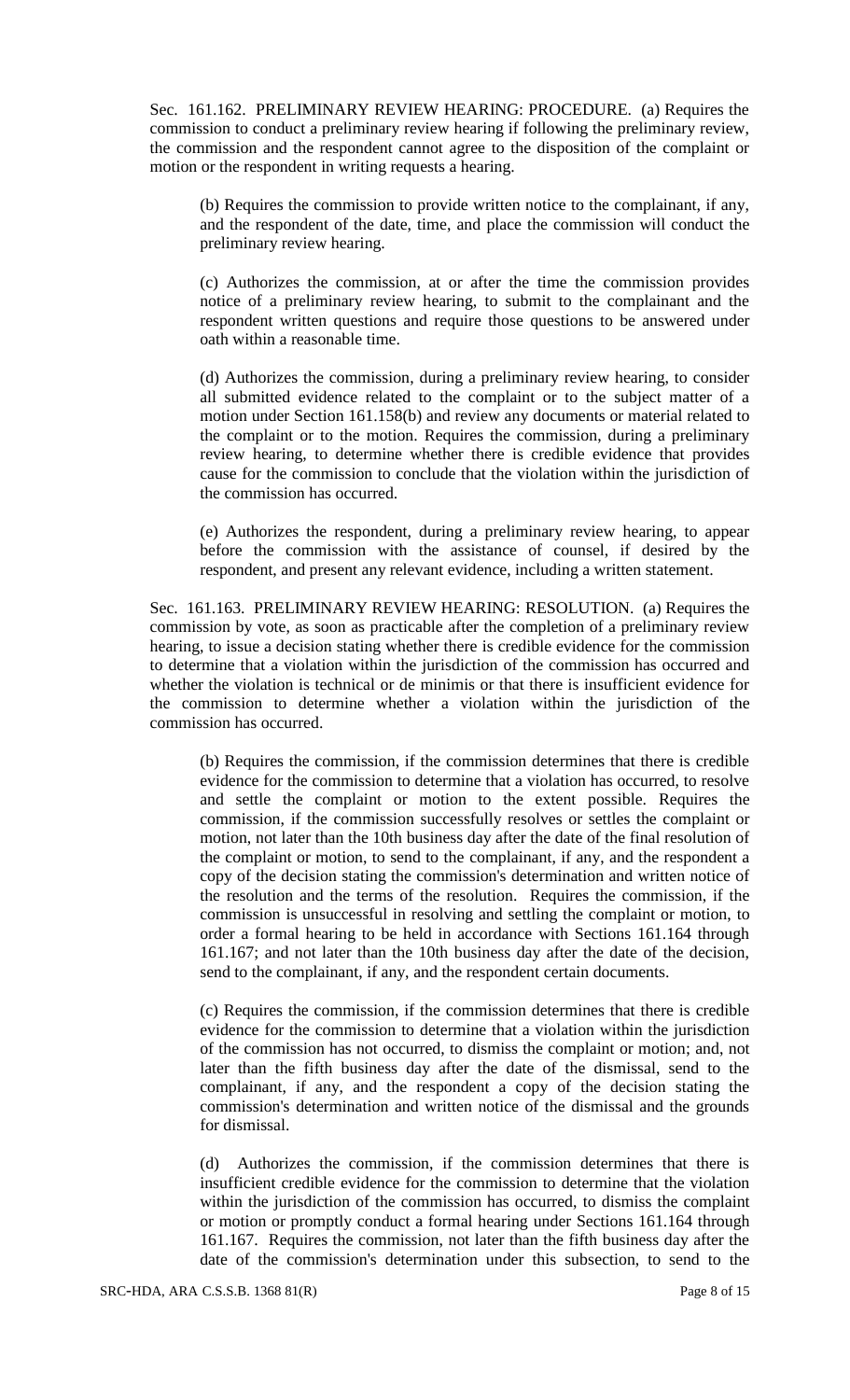complainant, if any, and the respondent a copy of the decision stating the commission's determination and written notice of the grounds for the determination.

Sec. 161.164. FORMAL HEARING: STANDARD OF EVIDENCE. Requires the commission, during a formal hearing, to determine by a preponderance of the evidence whether a violation within the jurisdiction of the commission has occurred.

Sec. 161.165. FORMAL HEARING: SUBPOENAS AND WITNESSES. (a) Requires that a subpoena or other request to testify be served sufficiently in advance of the scheduled appearance at a formal hearing to allow a reasonable period, as determined by the commission, for the person subpoenaed to prepare for the hearing and to employ counsel if desired.

(b) Authorizes the commission, except as provided by Section 161.166(a)(1), to order that a person is prohibited, except as specifically authorized by the presiding officer, from making public the name of a witness subpoenaed by the commission before the date of that witness's scheduled appearance.

(c) Authorizes a witness to read a written statement or present a brief oral opening statement at a formal hearing.

(d) Authorizes a person whose name is mentioned or who is identified or referred to in testimony or in statements made by a commission member, commission staff member, or witness and who reasonably believes that the statement tends to adversely affect the person's reputation to request to appear personally before the commission to testify in the person's own behalf or file a sworn statement of facts relevant to the testimony or statement that the person believes adversely affects the person's reputation.

(e) Requires a witness who testifies at a formal hearing to be sworn.

Sec. 161.166. FORMAL HEARING: PROCEDURE. (a) Requires the commission, not later than the fifth business day before the date of a scheduled formal hearing or on the granting of a motion for discovery by the respondent, to provide to the complainant, if any, and to the respondent a list of proposed witnesses to be called at the hearing, copies of all documents expected to be introduced as exhibits at the hearing, and a brief statement as to the nature of the testimony expected to be given by each witness to be called at the hearing.

(b) Prohibits the respondent from being compelled to give evidence or testimony that violates the respondent's right against self-incrimination under the United States Constitution or the Texas Constitution.

(c) Requires the commission to adopt rules governing discovery, hearings, and related procedures consistent with this chapter and Chapter 2001 (Administrative Procedure), Government Code.

Sec. 161.167. FORMAL HEARING: RESOLUTION. (a) Requires the commission, not later than the 30th business day after the date of the formal hearing, to convene a meeting and by motion issue a final decision stating the resolution of the formal hearing; and a written report stating the commission's findings of fact, conclusions of law, and recommendation of criminal referral or imposition of a civil penalty, if any.

(b) Requires six members of the commission for a quorum at a formal hearing.

(c) Requires the commission, not later than the 10th business day after the date the commission issues the final decision and written report, to send a copy of the decision and report to the complainant, if any, and to the respondent; and make a copy of the decision and report available to the public during reasonable business hours.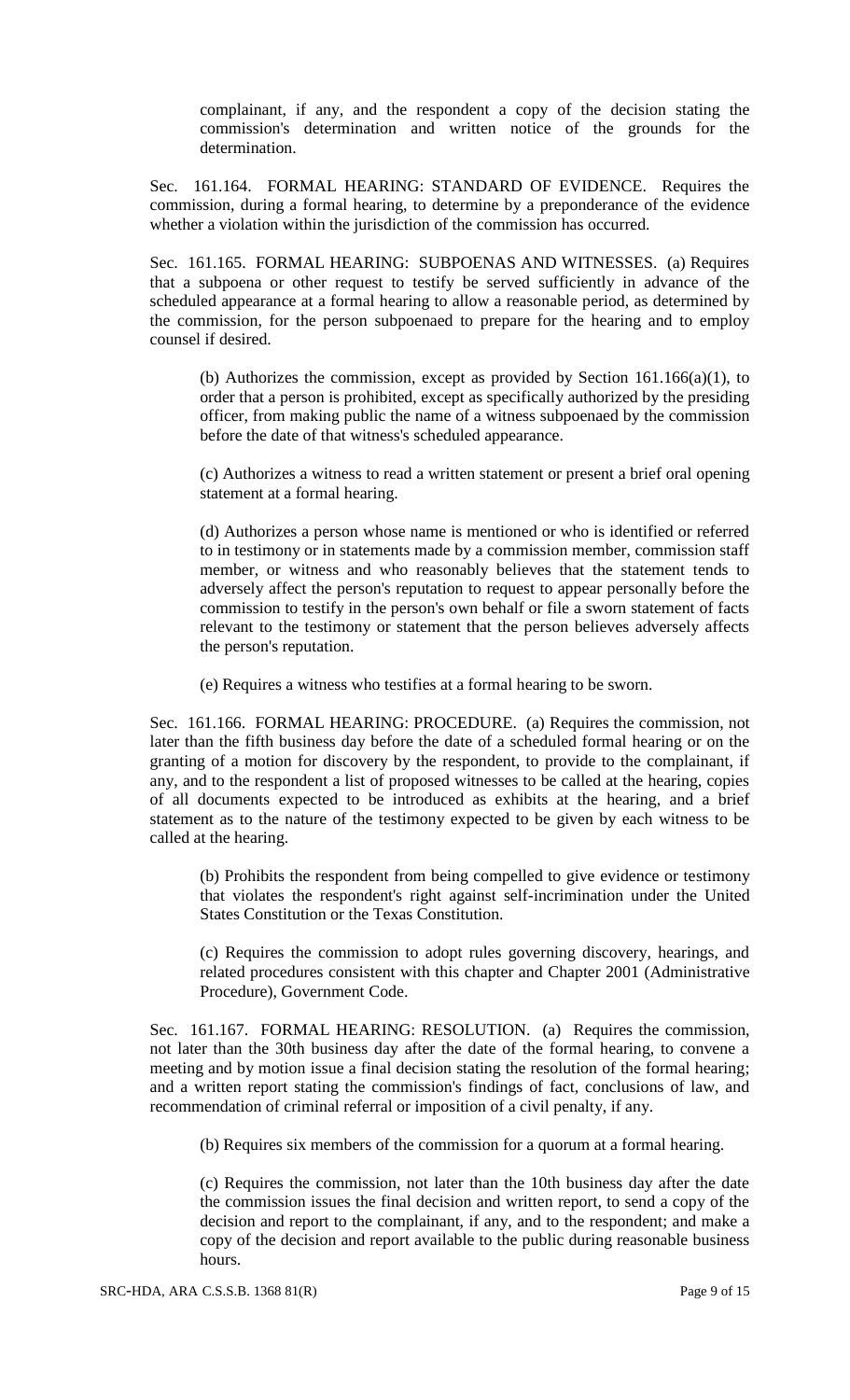Sec. 161.168. STATUS OF COMPLAINT. (a) Requires the commission to keep an information file about each sworn or other complaint filed with the commission. Requires that the file include certain information.

(b) Requires the commission to provide to the person filing the complaint and to each person who is a subject of the complaint a copy of the commissioner's policies and procedures relating to complaint investigation and resolution.

(c) Requires the commission, in addition to the notice required by Sections 161.156 and 161.167, at least quarterly until final disposition of a complaint, to notify the person who filed the complaint and each person who is a subject of the complaint, if any, of the status of the sworn or other complaint.

(d) Requires the commission to resolve a complaint within six months of its receipt unless it makes a determination that additional time is required to resolve the matter. Authorizes the commission, on a determination that additional time is required, to extend the investigation in three-month increments. Provides that each extension requires separate approval by the commission.

(e) Requires that the complaint, if the commission does not resolve the matter within six months or within an authorized extension, be deemed to have been dismissed without prejudice.

Sec. 161.169. EXTENSION OF DEADLINE. Authorizes the commission, on its own motion or on the reasonable request of a respondent, to extend any deadline for action relating to a sworn complaint, motion, preliminary review hearing, or formal hearing.

Sec. 161.170. SUBPOENA. (a) Authorizes the commission, in connection with a formal hearing, as authorized by this chapter, to subpoena and examine witnesses and documents that directly relate to a sworn complaint.

(b) Authorizes the commission, in connection with a preliminary review, for good cause and as authorized by this chapter, to subpoena documents and witnesses on application by the commission staff and a motion adopted by a vote of at least five members of the commission, for the purpose of attempting to obtain from the documents or witnesses specifically identified information, if the commission reasonably believes that the specifically identified information is likely to be determinative as to whether the subject of an investigation has violated a provision of the ethics code, can be determined from the documents or is known by the witnesses; and is not reasonably available through a less intrusive means.

(c) Requires the commission to adopt procedures for the issuance of subpoenas under this section.

(d) Requires that a copy of a subpoena issued under this section be delivered to the respondent.

(e) Requires a peace officer, at the written request of at least five members of the commission, to serve a subpoena of the commission in the manner prescribed for service of a district court subpoena.

(f) Requires the commission, if a person to whom a subpoena is directed refuses to appear, refuses to answer inquiries, or fails or refuses to produce books, records, or other documents that were under the person's control when the demand was made, to report that fact to a district court in the county. Requires the district court to enforce the subpoena by attachment proceedings for contempt in the same manner as the court enforces a subpoena issued by the court.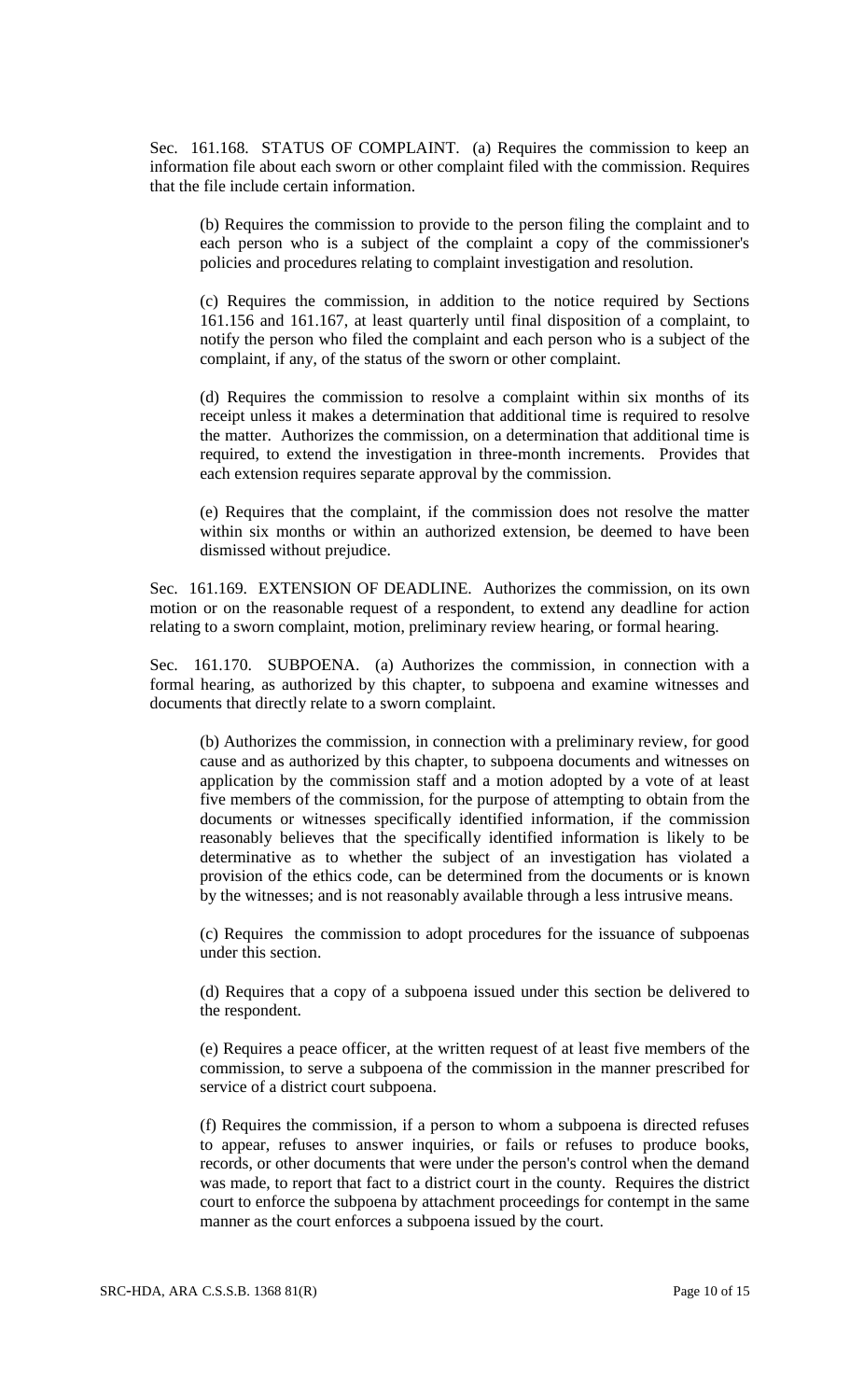(g) Provides that a respondent has the right to quash a subpoena as provided by law.

(h) Entitles a subpoenaed witness who attends a commission hearing to the same mileage and per diem payments as a witness who appears before a grand jury. Entitles a person who provides subpoenaed documents to the commission to reimbursement from the commission for the person's reasonable cost of producing the documents.

Sec. 161.171. STATUS OF COMPLAINANT. Provides that the complainant is not a party to a preliminary review, preliminary review hearing, or formal hearing under this subchapter.

Sec. 161.172. APPLICABILITY OF OTHER ACTS. (a) Provides that except as provided by Section 161.173(b), Chapter 552 (Public Information), Government Code, does not apply to documents or any additional evidence relating to the processing, preliminary review, preliminary review hearing, or resolution of a sworn complaint or motion.

(b) Provides that Chapter 551 (Open Meetings), Government Code, does not apply to the processing, preliminary review, preliminary review hearing, or resolution of a sworn complaint or motion, but does apply to a formal hearing held under Sections 161.164 through 161.167.

(c) Provides that Subchapters C through H, Chapter 2001, Government Code, apply only to a formal hearing under this subchapter, the resolution of a formal hearing , and the appeal of a final order of the commission, and only to the extent consistent with this chapter.

Sec. 161.173. CONFIDENTIALITY; OFFENSE. (a) Provides that, except as provided by Subsection (b) or (c) or by Section 161.201, proceedings at a preliminary review hearing performed by the commission, a sworn complaint, and documents and any additional evidence relating to the processing, preliminary review, preliminary review hearing, or resolution of a sworn complaint or motion are confidential and are prohibited from being disclosed unless entered into the record of a formal hearing or a judicial proceeding, except that a document or statement that was previously public information remains public information.

(b) Provides that an order issued by the commission after the completion of a preliminary review or hearing determining that a violation other than a technical or de minimis violation has occurred is not confidential.

(c) Authorizes commission staff, for the purpose of investigating a sworn complaint or motion, to disclose to the complainant, the respondent, or a witness information that is otherwise confidential and relates to the sworn complaint if the employee makes a good faith determination that the disclosure is necessary to conduct the investigation; the employee's determination under Subdivision (1) is objectively reasonable; the commission specifically authorizes the disclosure; and the employee discloses only the information necessary to conduct the investigation.

(d) Provides that a person commits an offense if the person intentionally destroys, mutilates, or alters information obtained under this chapter or removes information obtained under this chapter without permission as provided by this chapter.

(e) Provides that an offense under Subsection (d) is a misdemeanor punishable by a fine of not less than \$25 or more than \$4,000, confinement in the county jail for not less than three days or more than three months, or both the fine and confinement.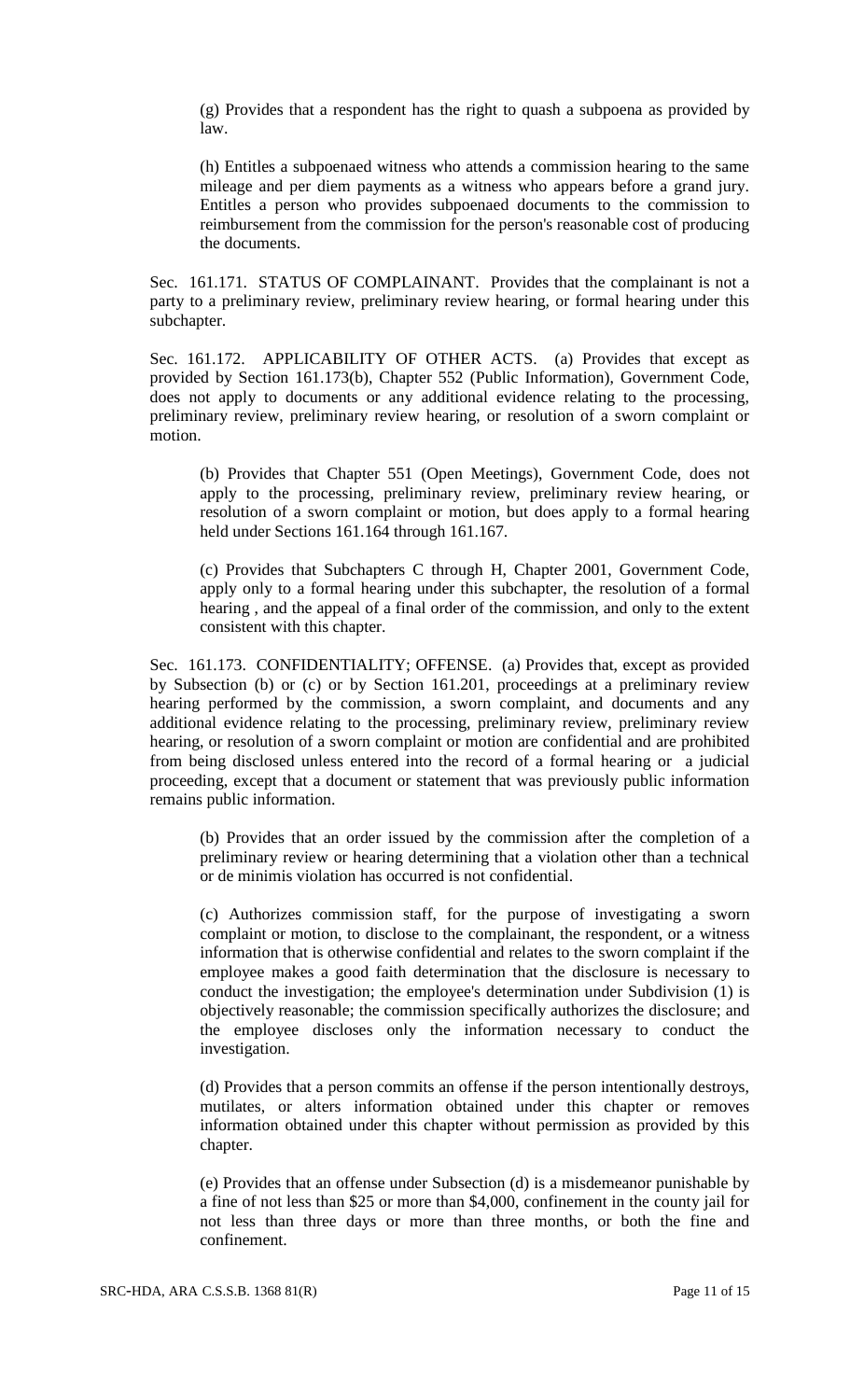(f) Provides that a person commits an offense if the person distributes information considered confidential under the terms of this chapter.

(g) Provides that a person who obtains access to confidential information under this chapter commits an offense if that person knowingly uses the confidential information for a purpose other than the purpose for which the information was received or for a purpose unrelated to this chapter, including solicitation of political contributions or solicitations of clients; permits inspection of the confidential information by a person who is not authorized to inspect the information; or discloses the confidential information to a person who is not authorized to receive the information.

(h) Provides that an offense under Subsection (f) or (g) is a misdemeanor punishable by a fine of not more than \$1,000, confinement in the county jail for not more than six months, or both the fine and confinement.

(i) Provides that a violation under this section constitutes official misconduct.

(j) Authorizes the respondent, in addition to other penalties, to commence a civil action for damages on the respondent's own behalf against any person who is alleged to have disclosed information made confidential by this subchapter. Requires that any action under this chapter be brought in a district court in the county. Authorizes the court to award costs and attorney's fees.

(k) Provides that a county employee is subject to discipline, including termination of employment, for disclosing confidential information under this chapter.

(l) Provides that a county employee who discloses confidential information in compliance with Subsection (c) is not subject to Subsections (d)-(k).

Sec. 161.174. AVAILABILITY OF COMMISSION ORDERS ON INTERNET. (a) Requires the commission, as soon as practicable following a preliminary review, preliminary review hearing, or formal hearing at which the commission determines that a person has committed a violation within the commission's jurisdiction, to make available on the Internet a copy of the commissioner's order stating the determination, or a summary of the commission's order.

(b) Provides that this section does not apply to a determination of a violation that is technical or de minimis.

[Reserves Sections 161.175-161.200 for expansion.]

## SUBCHAPTER E. ENFORCEMENT

Sec. 161.201. INITIATION AND REFERRAL. (a) Authorizes the commission, on a motion adopted by an affirmative vote of at least six commission members, to initiate civil enforcement actions and refer matters to the appropriate prosecuting attorney for criminal prosecution.

(b) Authorizes the commission, on receipt of a sworn complaint, if the commission reasonably believes that the person who is the subject of the complaint has violated Chapter 36 (Bribery and Corrupt Influence), 37 (Perjury and Other Falsification), or 39 (Abuse of Office), Penal Code, to refer the matter to the appropriate prosecuting attorney for criminal prosecution.

(c) Requires that a penalty paid under this section be deposited to the credit of the general fund of the county.

Sec. 161.202. ORDER. Authorizes the commission to issue and enforce a cease and desist order to stop a violation, issue an affirmative order to require compliance with the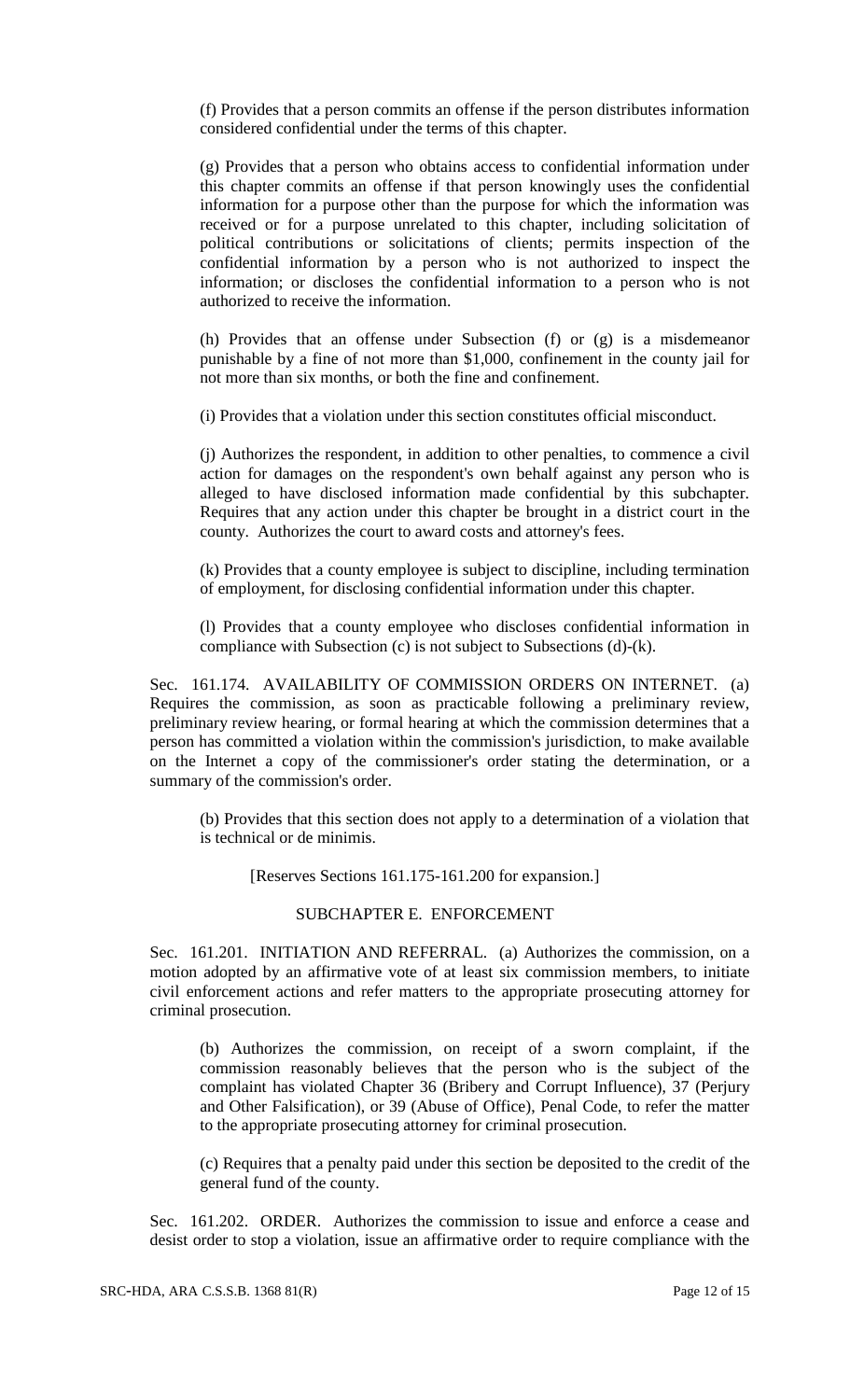laws administered and enforced by the commission and issue an order of public censure with or without penalty as provided pursuant to Section 161.203.

Sec. 161.203. CIVIL PENALTY FOR DELAY OR VIOLATION. (a) Authorizes the commission to impose a civil penalty of not more than \$500 for each delay in complying with a commission order.

(b) Authorizes the commission to impose a civil penalty of not more than \$4,000 for a violation of the ethics code adopted by the commission.

(c) Requires that a penalty paid under this section be deposited to the credit of the general fund of the county.

(d) Provides that this section is cumulative of any other available sanctions under this chapter.

Sec. 161.204. WAIVER OR REDUCTION OF PENALTY. (a) Authorizes a person to request the waiver or reduction of a penalty by submitting an affidavit to the commission that states the filer's reasons for requesting a waiver or reduction.

(b) Authorizes the commission to waive or reduce a civil penalty if the commission finds that a waiver or reduction is in the public interest and in the interest of justice. Requires the commission to consider the following before acting to waive or reduce a civil penalty: the facts and circumstances supporting the person's request for a waiver or reduction, the seriousness of the violation, including the nature, circumstances, consequences, extent, and gravity of the violation, and the amount of the penalty; any history of previous violations by the person; the demonstrated good faith of the person, including actions taken to rectify the consequences of the violations; the penalty necessary to deter future violations; and any other matter that justice may require.

(c) Authorizes the commission, after hearing the waiver request, to affirm, reduce, or waive the civil penalty.

Sec. 161.205. NOTIFICATION OF REGULATORY OR SUPERVISORY ENTITY. Authorizes the commission to notify the appropriate regulatory or supervisory entity, including any agency, the State Commission on Judicial Conduct, or the State Bar of Texas, of a violation of the ethics code adopted by the commission.

Sec. 161.206. CIVIL PENALTY FOR FRIVOLOUS OR BAD-FAITH COMPLAINT. (a) Authorizes the commission to impose a civil penalty of not more than \$4,000 for the filing of a frivolous or bad-faith complaint. Defines "frivolous complaint."

(b) Authorizes the respondent, in addition to other penalties, to commence a civil action on the respondent's own behalf against any person who filed a frivolous complaint against the respondent. Requires that any action under this chapter be brought in a district court in the county. Authorizes the court to award costs and attorney's fees.

(c) Authorizes a person to file a sworn complaint with the commission, in accordance with Section 161.155, alleging that a complaint relating to that person filed with the commission is frivolous or brought in bad faith. Authorizes a complaint to be filed under this subsection without regard to whether the complaint alleged to be frivolous or brought in bad faith is pending before the commission or has been resolved. Requires the commission to act on a complaint made under this subsection as provided by Subchapter D.

Sec. 161.207. FACTORS CONSIDERED FOR ASSESSMENT OF SANCTION. Requires the commission to consider the following factors in assessing a sanction: the seriousness of the violation; including nature, circumstances, consequences, extent, and gravity of the violation; the history and extent of previous violations; the demonstrated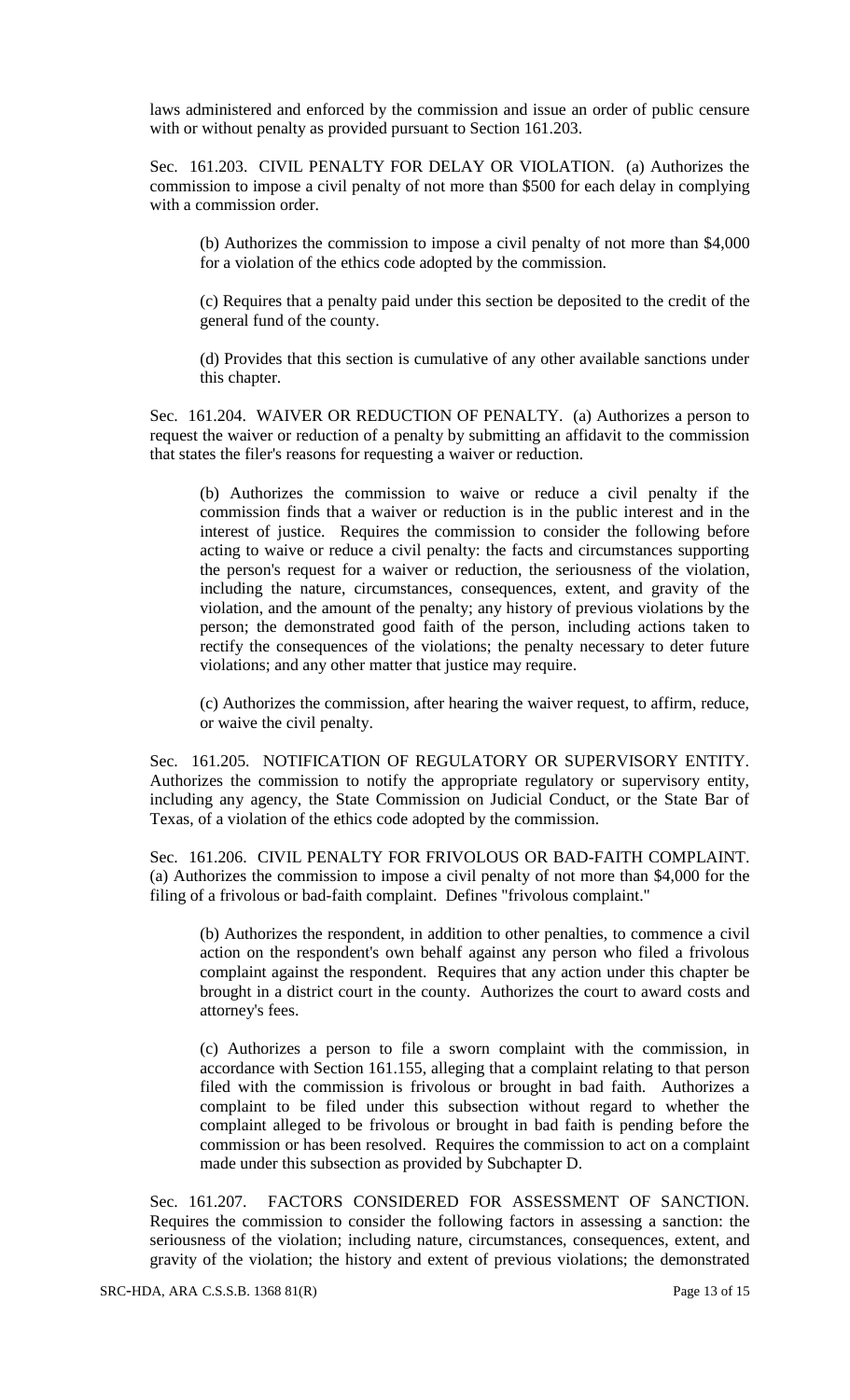good faith of the violator, including actions taken to rectify the consequences of the violation, the penalty necessary to deter future violations; and any other matters that justice may require.

Sec. 161.208. APPEALS. (a) Authorizes a respondent to appeal the decision by filing a petition in district court in the county within 30 days after the date of the decision.

(b) Provides that an appeal under this section is under the substantial evidence rule, and the judgment of the district court is appealable as in other civil cases.

(c) Authorizes the court, if the district court renders judgment for the petitioner, and the petitioner is a county employee, to order reinstatement of the county employee, payment of back pay, or other appropriate relief.

(d) Authorizes the court, if the district court renders judgment for the petitioner, to order appropriate relief, including costs and attorney's fees.

Sec. 161.209. REVIEW UNDER SUBSTANTIAL EVIDENCE RULE. Prohibits the district court, in an appeal under Section 161.208, from substituting its judgment for the judgment of the commission on the weight of the evidence on questions committed to the commission's discretion but authorizes the court to affirm the commission's decision in whole or in part and requires the court to reverse or remand the case for further proceedings if substantial rights of the petitioner have been prejudiced because the commission's findings, inferences, conclusions, or decisions are in violation of a constitutional or statutory provision; in excess of the commission's authority; made through unlawful procedure; affected by other error of law; not reasonably supported by substantial evidence considering the reliable and probative evidence in the record as a whole; or arbitrary or capricious, characterized by abuse of discretion, or clearly an unwarranted exercise of discretion.

Sec. 161.210. PROCEDURES FOR REVIEW UNDER SUBSTANTIAL EVIDENCE RULE. (a) Requires the commission, after service of the petition on the commission and within the time permitted for filing an answer or within additional time allowed by the court, to send to the reviewing court the original or a certified copy of the entire record of the proceeding under review. Requires that the record be filed with the clerk of the county. Authorizes the record to be shortened by stipulation of all parties to the review proceedings. Authorizes the court to assess additional costs against a party who unreasonably refuses to stipulate to limit the record, unless the party pays all costs of record preparation. Authorizes the court to require or permit later corrections or additions to the record.

(b) Authorizes a party to apply to the court to present additional evidence. Authorizes the court, if the court is satisfied that the additional evidence is material and that there were good reasons for the failure to present it in the proceeding before the commission, to order that the additional evidence be taken before the commission on conditions determined by the court. Authorizes the commission to change its findings and decisions by reason of the additional evidence and requires the commission to file the additional evidence and any changes, new findings, or decisions with the reviewing court.

(c) Requires the party seeking judicial review to offer, and requires the reviewing court to admit, the commission record into evidence as an exhibit.

(d) Requires the court to conduct the review sitting without a jury and is confined to the commission record, except that the court is authorized to receive evidence of procedural irregularities alleged to have occurred before the commission that are not reflected in the record.

Sec. 161.211. COST OF PREPARING COMMISSION RECORD. (a) Authorizes the commission to require a party who appeals a final decision under Section 161.208 to pay